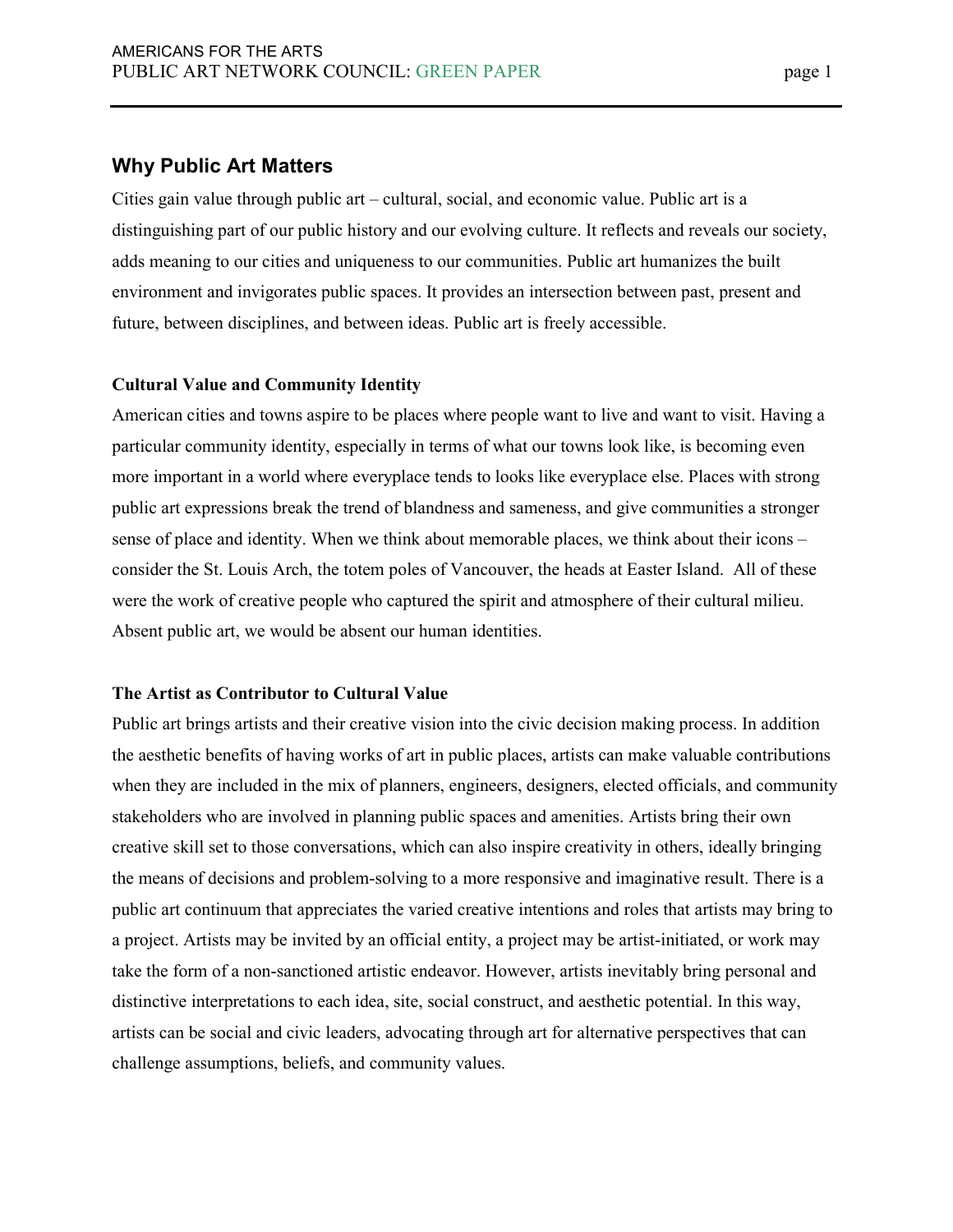#### **Social Value and Placemaking**

Public art is a reflection of its place and time. It acts as a place marker in all human settlements. Artworks like *Cloud Gate* in Chicago's Millennium Park are intertwined with our images of those cities. Transient artworks, like Christo and Jean Claude's *Running Fence* in California or the *Sultan's Elephant* in London, have become memorable moments in time, captured in picture postcards and in family photo albums. Public art activates the imagination and encourages people to pay attention and perceive more deeply the environment they occupy. Public art stimulates learning and thought about art and society, about our interconnected lives, and about the social sphere as a whole. Public art is uniquely accessible and enables people to experience art in the course of daily life, outside of museums or other cultural institutions. Public art provides everyone in the community direct and ongoing encounters with art. It engages social interaction—both during the selection process and following installation. And, an artwork can lead the viewer toward self-reflection and awareness.

### **Social Value and Collaboration**

The effort of creating art for public space is not solitary: the public art process asks the artist to share his/her creative point of view and approach to art-making, and to collaborate with others throughout its development. In consequence, the work can reverberate throughout the community, thereby encouraging a sense of shared ownership and collective affiliation. The inclusion of artists' thinking, creative input, aesthetic contributions, and problem solving methods in the public realm engage ways of working in the built environment that are different from the approaches of practitioners of other disciplines because their concerns are different.

#### **Economic Value and Regeneration**

As has been witnessed throughout history, public art can be an essential element when a municipality wishes to progress economically and to be viable to its current and prospective citizens. Data strongly indicates that cities with an active and dynamic cultural scene are more attractive to individuals and business. Public art can be a key factor in establishing a unique and culturally active place. Public art can create civic icons, but it also can transform our playgrounds, train stations, traffic circles, hospitals, water treatment facilities, and airports into more vibrant expressions of human imagination. By building and reinforcing community culture, public art can act as a catalyst for community generation or regeneration. In this case, size does not necessarily matter. Public art can be very visible, large, permanent and unmistakable as an art experience; but it can also be very subtle, short lived or seamlessly integrated into one's experience of a place. Public art matters.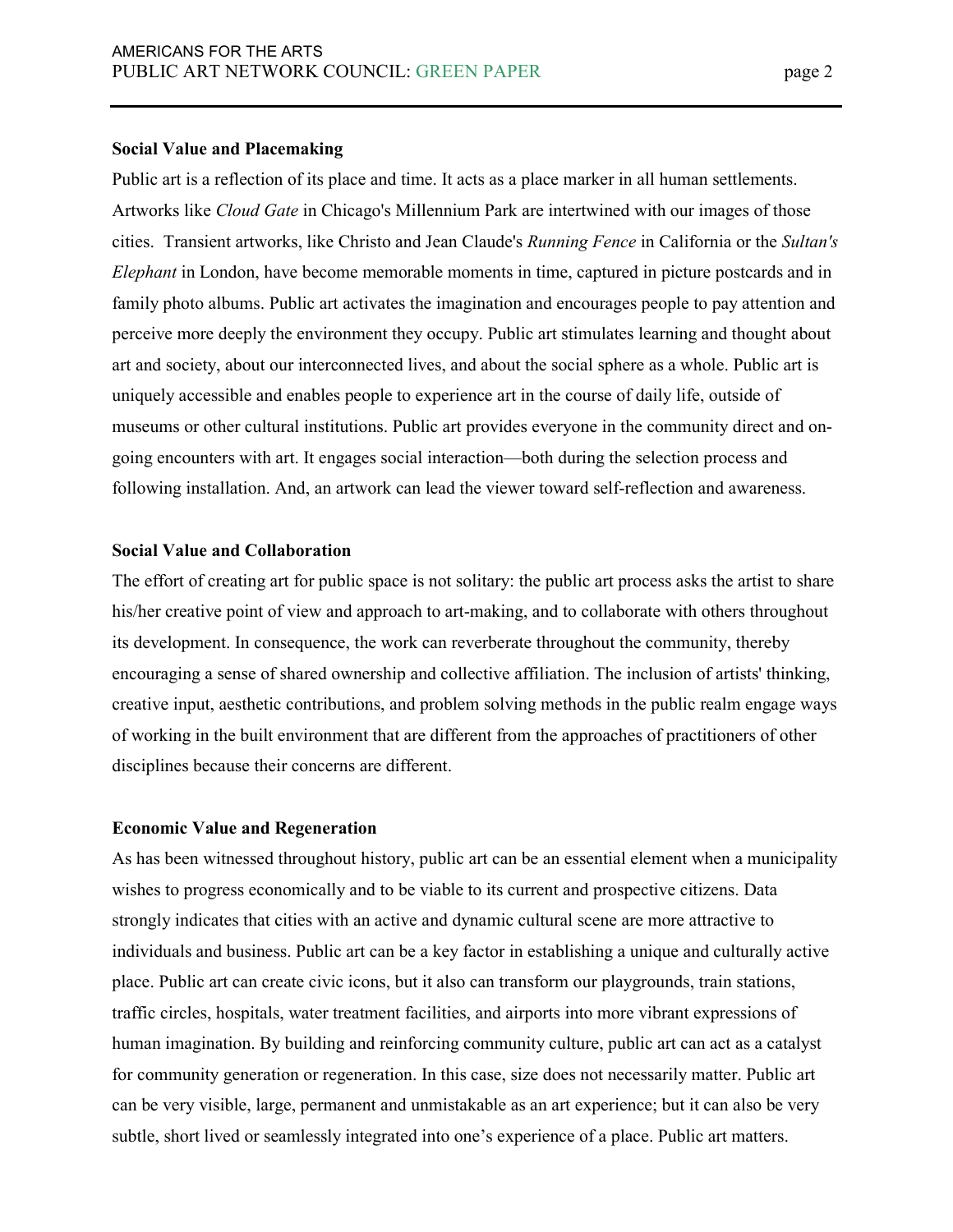# **Challenges to the Field of Public Art**

In order for the field of public art to stay relevant and thrive in America's rapidly changing environment, we need to actively shape its future and make the case for the value and relevance of public art. These challenges fall into two complementary and surprisingly uncomplicated questions: what to do (ideas and concepts) and how to do it ("nuts and bolts").

# **How to do it? Working Together**

Artists, administrators and curators have so much to learn from one another, and they need to communicate more effectively. There will always be different points of view, but these are strengths and not weaknesses in a field that requires so much collaboration. For administrators and curators, the challenge is to advocate and create opportunities for artists, even while negotiating a minefield of government or institutional beauracracies, regulations, and budgetary and other constraints, as well as community expectations. For artists, the challenge is to understand (and perhaps reconcile) the requirements, restrictions, and callings of the site with his/her ongoing creative inquiry. Open to productive discussion should be issues related to fees for services, insurance procurement, contracts, image submission, selection processes, artist training for public art, collections management, conservation and other topics of shared interest, with the understanding that standardization may not always be possible or desirable.

# **How to do it? Services to the Field**

The PAN Council -- a 15 member elected volunteer group of artists and administrators – tackle, debate, organize, support, undertake, create, and revise documents and services of benefit to the PAN constituency. These include the useful and unmediated ListServe, website, blog, sample contracts, best practices, consultants lists, monographs, year-in-review. Forthcoming are: mentoring programs, regional networks, webinars, and other resources for administrators, artists, and community leaders. The PAN Council welcomes ideas and suggestions for services and tools to better serve the field of public art.

## **What to do? Creative Collaboration**

To some degree, every public art project is an interactive process involving artists, architects, administrators, design professionals, community residents, civic leaders, elected officials, approval agencies, funding agencies, and construction teams.